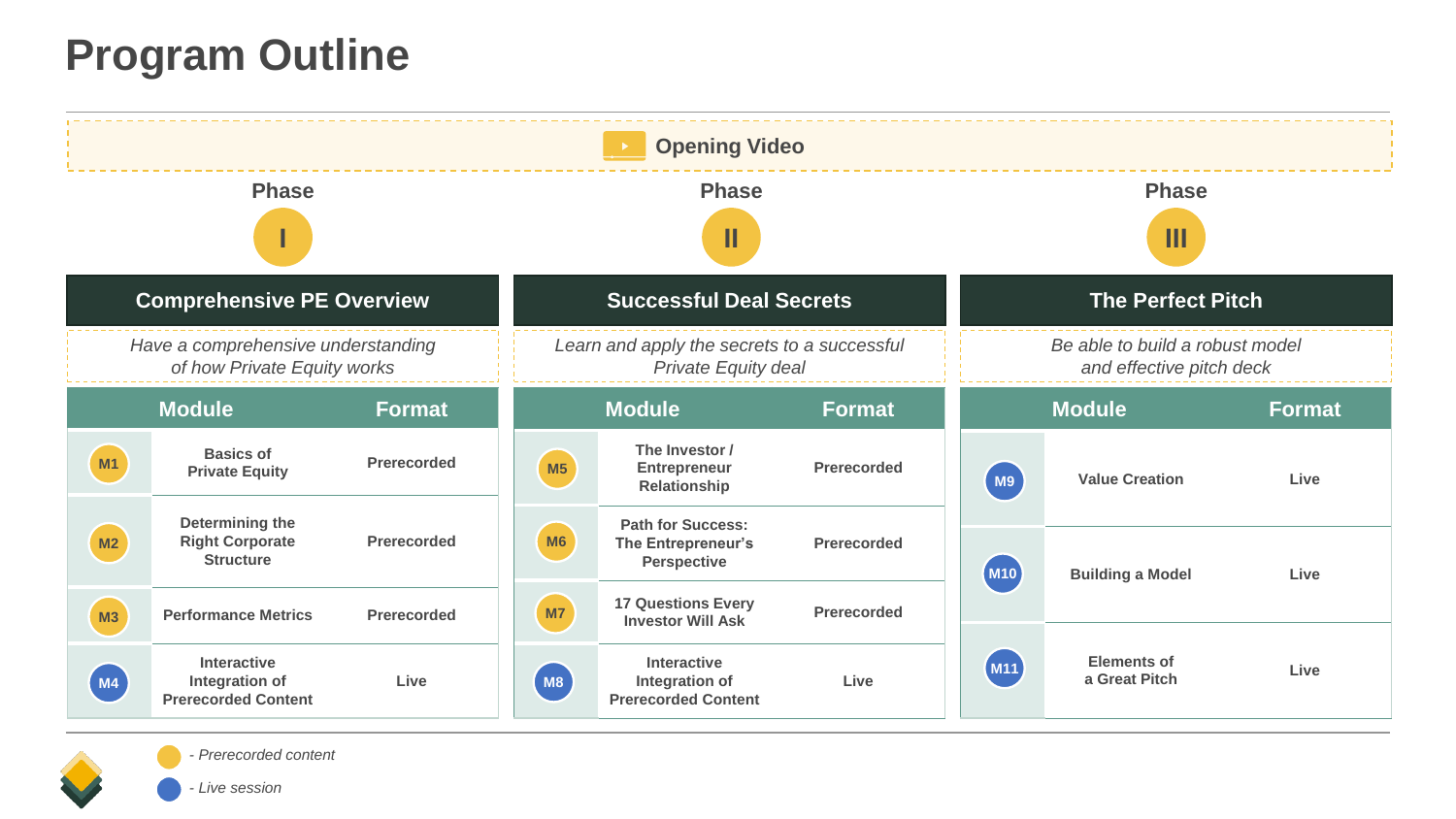

## **Comprehensive PE Overview**

*Have a comprehensive understanding of how Private Equity works*

| Video #<br><b>Video Title</b><br>What are alternatives and why do we need<br>1 |
|--------------------------------------------------------------------------------|
|                                                                                |
| them?                                                                          |
| $\overline{2}$<br>Various interpretations of alternatives                      |
| 3<br>What is private equity?                                                   |
| 4<br>Sources of capital                                                        |
| 5<br>Methods of investing in private equity (p1)                               |
| 6<br>Methods of investing in private equity (p2)                               |
| $\overline{7}$<br>Finding and buying companies                                 |
| 8<br>Creating value in private equity investment                               |
| 9<br>Selling companies                                                         |

| <b>Basics of Private Equity</b>  | M <sub>2</sub>  | <b>Determining the Right Corporate Structure</b> | M <sub>3</sub>  |
|----------------------------------|-----------------|--------------------------------------------------|-----------------|
| <b>Video Title</b>               | Video#          | <b>Video Title</b>                               | <b>Video</b>    |
| ternatives and why do we need    | $\overline{1}$  | Different types of corporate structures (p1)     |                 |
| rpretations of alternatives      | $\overline{2}$  | Different types of corporate structure (p2)      | $\overline{2}$  |
| ate equity?                      |                 |                                                  |                 |
| capital                          | $\overline{3}$  | The LPA structure                                | $\mathbf{3}$    |
| investing in private equity (p1) | $\overline{4}$  | Overview of direct investing process (p1)        | $\overline{4}$  |
| investing in private equity (p2) |                 |                                                  | $5\overline{)}$ |
|                                  | $5\phantom{.0}$ | Overview of direct investing process (p2)        | 6               |
| buying companies                 | $6\phantom{1}$  | Common items in a term sheet (p1)                | $\overline{7}$  |
| lue in private equity investment |                 |                                                  |                 |
| panies                           | $\overline{7}$  | Common items in a term sheet (p2)                | 8               |
|                                  |                 |                                                  |                 |





**M4 Interactive Integration of Prerecorded Content** 

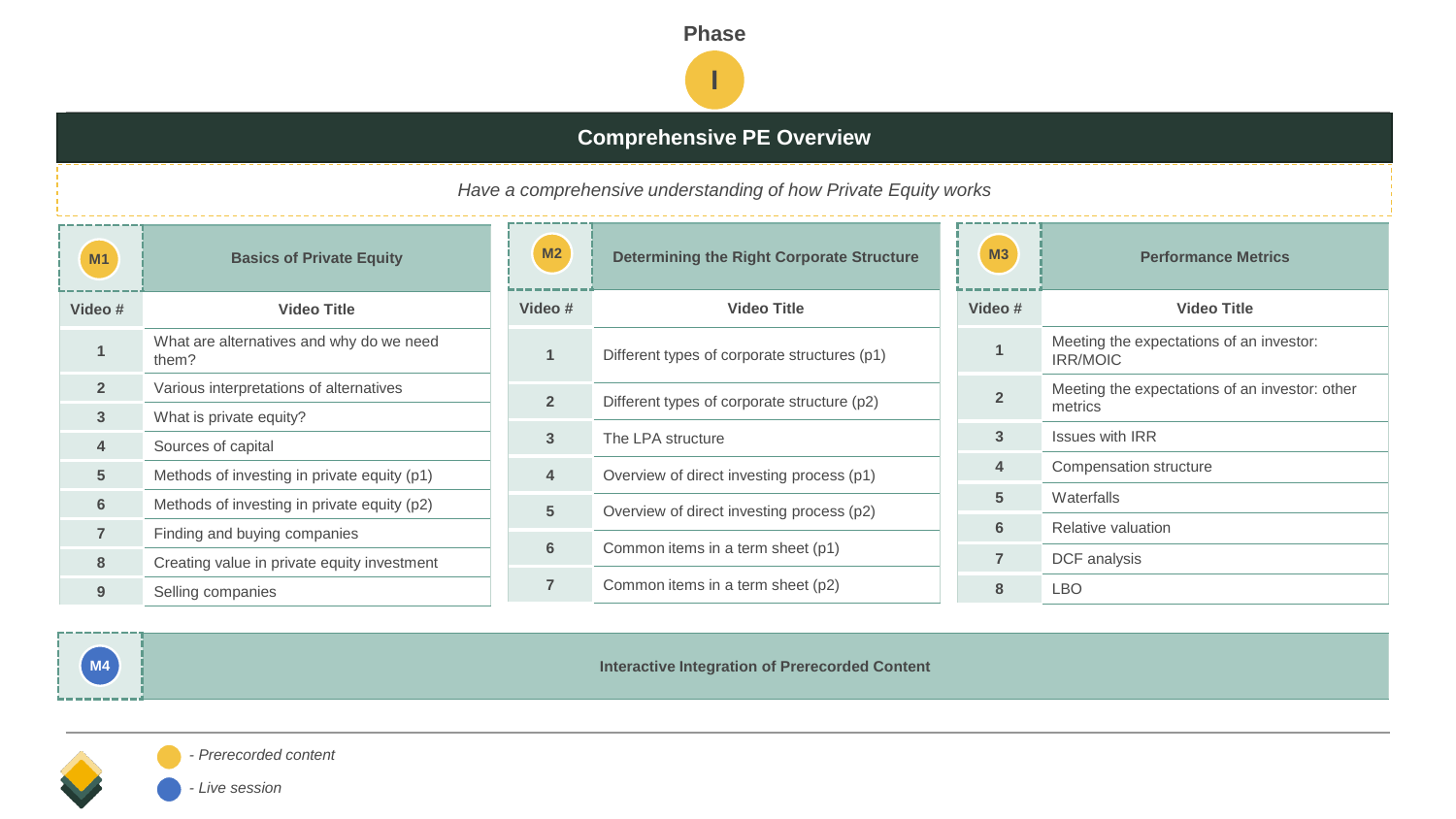

## **Successful Deal Secrets**

*Learn and apply the secrets to a successful Private Equity deal*

| M <sub>5</sub> | The Investor / Entrepreneur Relationship                       | <b>Path for Success: The Entrepreneur's</b><br>M6<br><b>Perspective</b> |                                                                  | M7                  | <b>17 Questions Every Investor Will Ask</b>                                  |
|----------------|----------------------------------------------------------------|-------------------------------------------------------------------------|------------------------------------------------------------------|---------------------|------------------------------------------------------------------------------|
| Video #        | <b>Video Title</b>                                             | Video #                                                                 | <b>Video Title</b>                                               |                     | 17 Questions every investor will ask before<br>making a direct PE investment |
|                | Role of investors and entrepreneurs in PE<br>transactions      |                                                                         | 7 principles to follow for a successful business<br>relationship | 17<br><b>Videos</b> |                                                                              |
| 2 <sup>2</sup> | Understanding investor actions and motivations                 |                                                                         |                                                                  |                     |                                                                              |
| 3              | Understanding entrepreneur actions and<br>motivations          | $\overline{2}$                                                          | Proven paths for success (p1)                                    |                     |                                                                              |
| 4              | The importance of having good information                      |                                                                         | Proven paths for success (p2)                                    |                     |                                                                              |
| 5 <sup>5</sup> | Top 10 lies every investor tells entrepreneurs                 | $\mathbf{3}$                                                            |                                                                  |                     |                                                                              |
| $6\phantom{1}$ | Top 10 lies every entrepreneur tells investors                 |                                                                         |                                                                  |                     |                                                                              |
|                | Tips to selecting credible third parties with PE<br>experience | $\overline{4}$                                                          | Proven paths for success (p3)                                    |                     |                                                                              |



**M8 Interactive Integration of Prerecorded Content** 

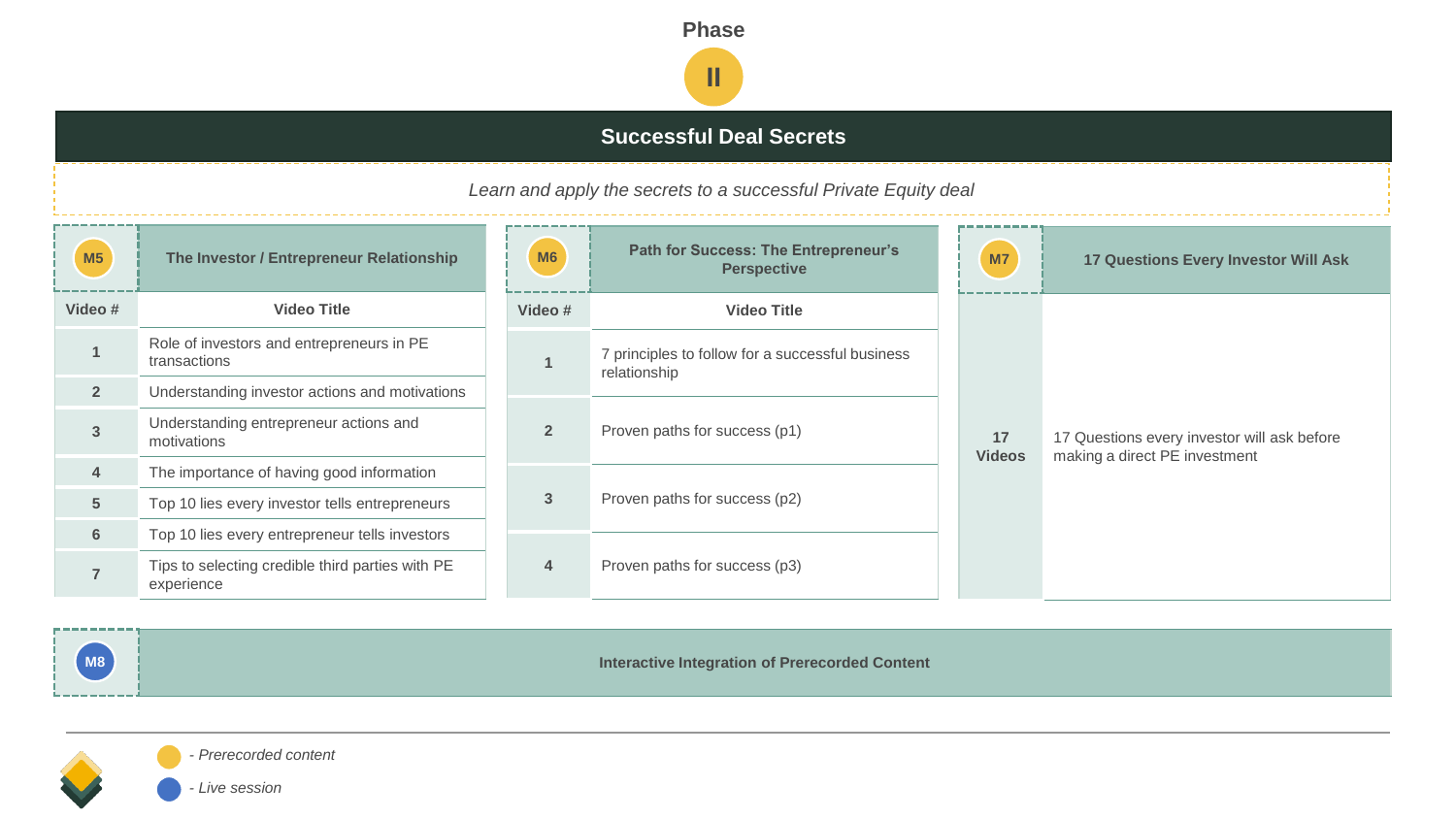

## **Successful Deal Secrets**

*Learn and apply the secrets to a successful Private Equity deal*

| M7             |                                                                                                    | <b>17 Questions Every Investor Will Ask</b> |                                                                                                               |  |  |
|----------------|----------------------------------------------------------------------------------------------------|---------------------------------------------|---------------------------------------------------------------------------------------------------------------|--|--|
| Video #        | <b>Video Title</b>                                                                                 | Video #                                     | <b>Video Title</b>                                                                                            |  |  |
|                | Where will the head office be located?                                                             | 10                                          | What are the growth and expansion rates and capabilities of the business?                                     |  |  |
| $\overline{2}$ | Does your investment structure create any liability for<br>me as an investor?                      | 11                                          | Does the business model allow for replication in other locations?                                             |  |  |
| 3              | How much equity does the proponent of the new<br>business or the management team have in the deal? | 12                                          | Does the business have a competitive advantage or significant barriers to entry for<br>other competitors?     |  |  |
| 4              | Is the management team strong and able to execute<br>on strategy?                                  | 13                                          | Does the proponent own any intellectual property or patents and are these included in<br>the business assets? |  |  |
| 5              | Is the business opportunity sustainable over a long<br>period of time?                             | 14                                          | Do the business proponents have strong expertise in this new or existing business?                            |  |  |
| 6              | What does the exit strategy for the investor look like?                                            | 15                                          | Do you have strong legal and financial advisors to structure agreements and financial<br>platforms?           |  |  |
|                | What do the hurdle rates look like and the<br>investor/proponent split?                            | 16                                          | What can possibly go wrong?                                                                                   |  |  |
| 8              | Will you have a strong governance model with an<br>experienced advisory board or team?             |                                             |                                                                                                               |  |  |
| 9              | Have market studies been done to prove out the<br>business potential?                              | 17                                          | Is there a cultural and strategic fit between the company and the investor?                                   |  |  |



*- Prerecorded content*

*- Live session*